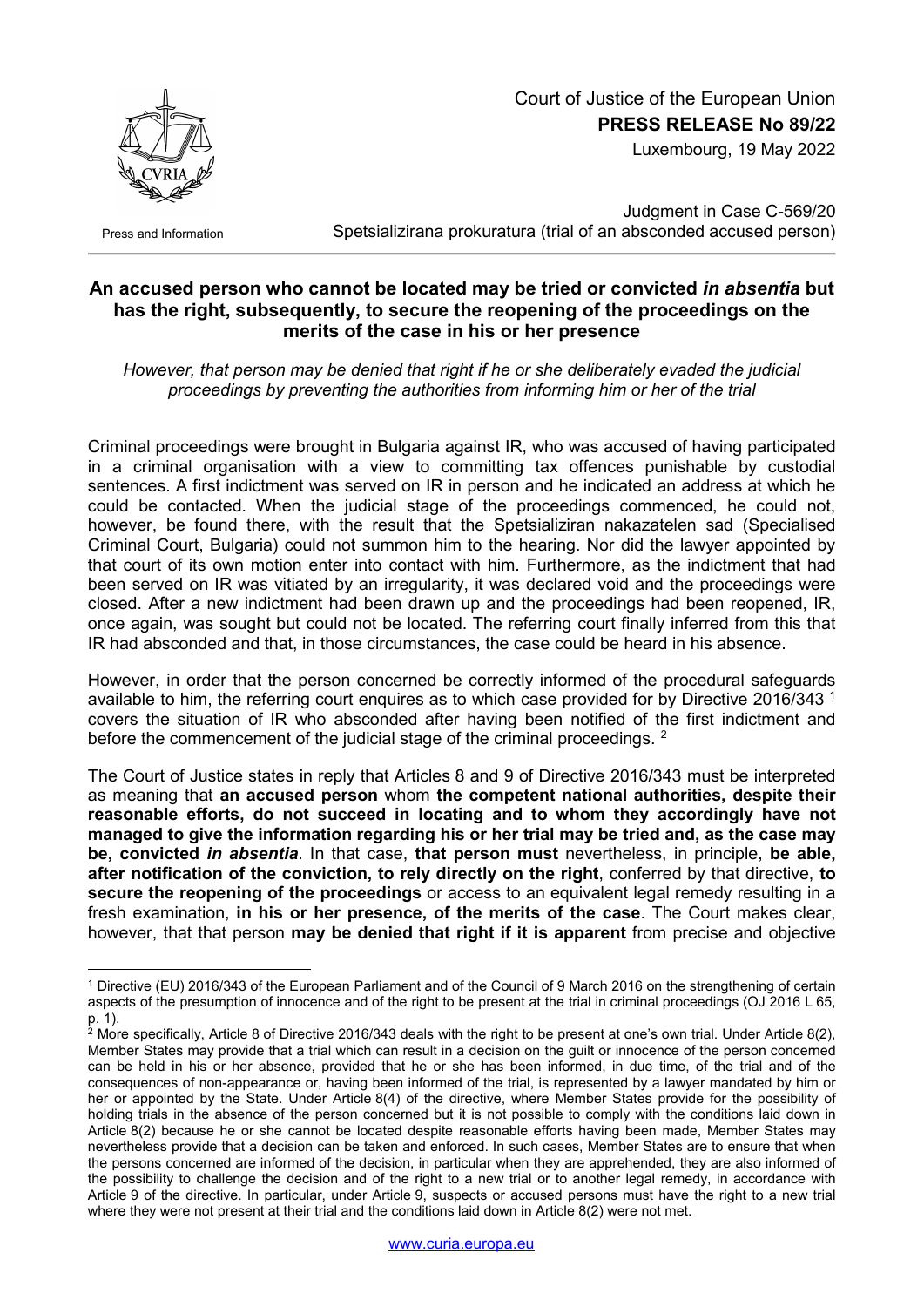indicia **that he or she** received sufficient information to know that he or she was going to be brought to trial and, **by deliberate acts and with the intention of evading justice, prevented the authorities from informing him or her officially of that trial.**

## **Findings of the Court**

The Court points out, first of all, that Article 8(4) and Article 9 of Directive 2016/343, concerning the field of application and the extent of the right to a new trial, must be regarded as having direct effect. That right is restricted to persons whose trial is conducted *in absentia* even though the conditions laid down in Article 8(2) of the directive are not met. On the other hand, the power given to the Member States by Directive 2016/343 to conduct a trial *in absentia* when the conditions laid down in Article 8(2) are met and to enforce the decision without providing for the right to a new trial is based on the premiss that the person concerned, having been duly informed, has voluntarily and unequivocally foregone exercise of the right to be present at the trial.

That interpretation ensures observance of the aim of Directive 2016/343, which consists in enhancing the right to a fair trial in criminal proceedings, so as to increase the trust of Member States in each other's criminal justice systems, and to ensure that the rights of the defence are respected, while preventing a person who, although informed of a trial, has unequivocally foregone being present at it from being able, after a conviction *in absentia*, to claim a new trial and thereby improperly hinder the effectiveness of the prosecution and the sound administration of justice. As for the information relating to the holding of the trial and to the consequences of non-appearance, the Court states that **it is for the national court concerned to check whether an official document, referring unequivocally to the date and place fixed for the trial and, in the absence of representation by a mandated lawyer, to the consequences of any nonappearance, has been issued for the attention of the person concerned.** It is, in addition, incumbent upon that court to check **whether that document has been served in due time so as to enable the person concerned, if he or she decides to take part in the trial, to prepare his or her defence effectively**.

**As regards**, more specifically, **accused persons who have absconded**, the Court holds that **Directive 2016/343 precludes national legislation which rules out the right to a new trial solely on the ground that the person concerned has absconded and the authorities have not succeeded in locating him or her**. It is only where it is apparent from precise and objective indicia that the person concerned, while having been officially informed that he or she is accused of having committed a criminal offence, and therefore aware that he or she is going to be brought to trial, takes deliberate steps to avoid receiving officially the information regarding the date and place of the trial that that person may be deemed to have been informed of the trial and to have voluntarily and unequivocally foregone exercise of the right to be present at it, a situation which is covered by Article 8(2) of Directive 2016/[3](#page-1-0)43.  $3$  Such precise and objective indicia may, inter alia, be found to exist where that person has deliberately communicated an incorrect address to the national authorities having competence in criminal matters or is no longer at the address that he or she has communicated. Furthermore, in considering whether the information which has been provided to the person concerned has been sufficient, particular attention is to be paid to the diligence exercised by public authorities in order to inform the person concerned and to the diligence exercised by the latter in order to receive that information.

The Court states, furthermore, that that interpretation upholds the right to a fair trial, laid down in Articles 47 and 48 of the Charter of Fundamental Rights of the European Union and Article 6 of the European Convention for the Protection of Human Rights and Fundamental Freedoms.

**NOTE:** A reference for a preliminary ruling allows the courts and tribunals of the Member States, in disputes which have been brought before them, to refer questions to the Court of Justice about the interpretation of European Union law or the validity of a European Union act. The Court of Justice does not decide the dispute itself. It is for the national court or tribunal to dispose of the case in accordance with the Court's decision, which is similarly binding on other national courts or tribunals before which a similar issue is raised.

<span id="page-1-0"></span><sup>1</sup> <sup>3</sup> Subject to the particular needs of the vulnerable persons referred to in recitals 42 and 43 of Directive 2016/343.